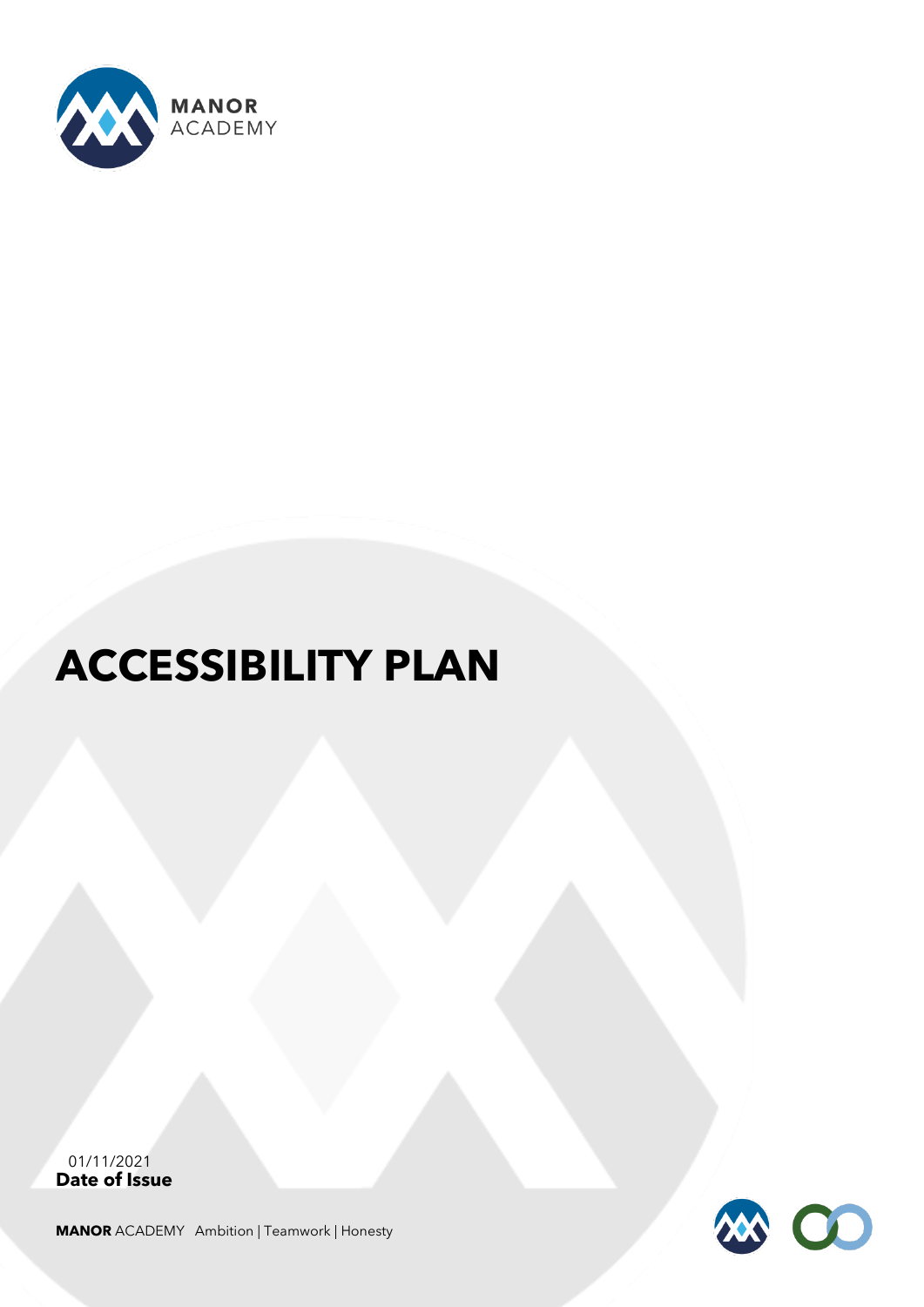# **Definition of Disability as defined by the Disability Discrimination Act 1995**

"A person has a disability if he or she has a physical or mental impairment that has a substantial and long-term adverse effect on his or her ability to carry out normal day to day activities."

#### **Introduction**

At the Manor Academy we are committed to the provision of equal opportunities for all students, staff and parents as outlined in the Equality Act 2010, so that we meet the Disability Equality Duty. (Dec. 2006).

This is achieved by:

- not treating disabled students less favourably for a reason related to their disability;
- making reasonable adjustments for disabled students so that they are not at a substantial disadvantage;
- planning to increase access to education for disabled students.

The Senior Leadership Team will be responsible for the provision of advice and guidance to students, staff, job applicants and recruitment/interviewing panels on the implementation of this policy. The Accessibility Plan sets out the school's proposals to provide an accessible environment that values and includes all students, parents and visitors regardless of their education, physical, sensory, social, spiritual, emotional and cultural needs. We are committed to challenging negative attitudes about disability and accessibility, to develop a culture of awareness, tolerance and inclusion. The Accessibility Plan contains relevant actions to increase access to education for students, staff and visitors in the three areas required by:

Increasing the extent to which disabled students can participate in the school curriculum / after- school clubs / leisure and cultural activities / school visits.

improving access to the physical environment of the school and the physical aids available so as to increase the extent to which disabled students can take advantage of education and associated services;

Improving the delivery of written information that is provided in writing for students who are not disabled.

Compliance with this legislation and guidance complements the ethos of the school in its aim to reduce barriers and to increase access to the curriculum/school activities for both current and prospective students, and it serves to enhance both the Equal Opportunities and SEN Policies

### **Statement of Intent**

In its aims "to develop effective and independent learners who achieve their full potential" and "to develop a positive learning environment for all" the school will:

- involve staff, students and parents in the development of the plan to help create a sense of ownership of the plan;
- support and provide training for Governors and staff to enable them to perform their duties as required, so that they understand and implement the requirements of the legislation and guidance;
- resource, implement, monitor/review and revise the Accessibility Plan as required, so as to address the increasing and changing needs of current and prospective disabled students;
- ensure all staff have access to the plan on the staff drive, and website, with hard copies made available as required;
- recognise and value parents' knowledge of their child's disability and the effect it has on his/her ability to carry out every day activities;
- respect parents' and the student's right to confidentiality;
- Develop action plans on the key aspects of accessibility and ensure that these are reviewed annually, during the summer term, by school staff and Governors and that new plans will be drawn up every 3 years.

.The Accessibility Plan will be monitored by OFSTED as part of their inspection process.

The Accessibility Plan should be read in conjunction with the following policies, strategies and documents:

- **Curriculum**
- Equal Opportunities and Diversity
- Health and Safety

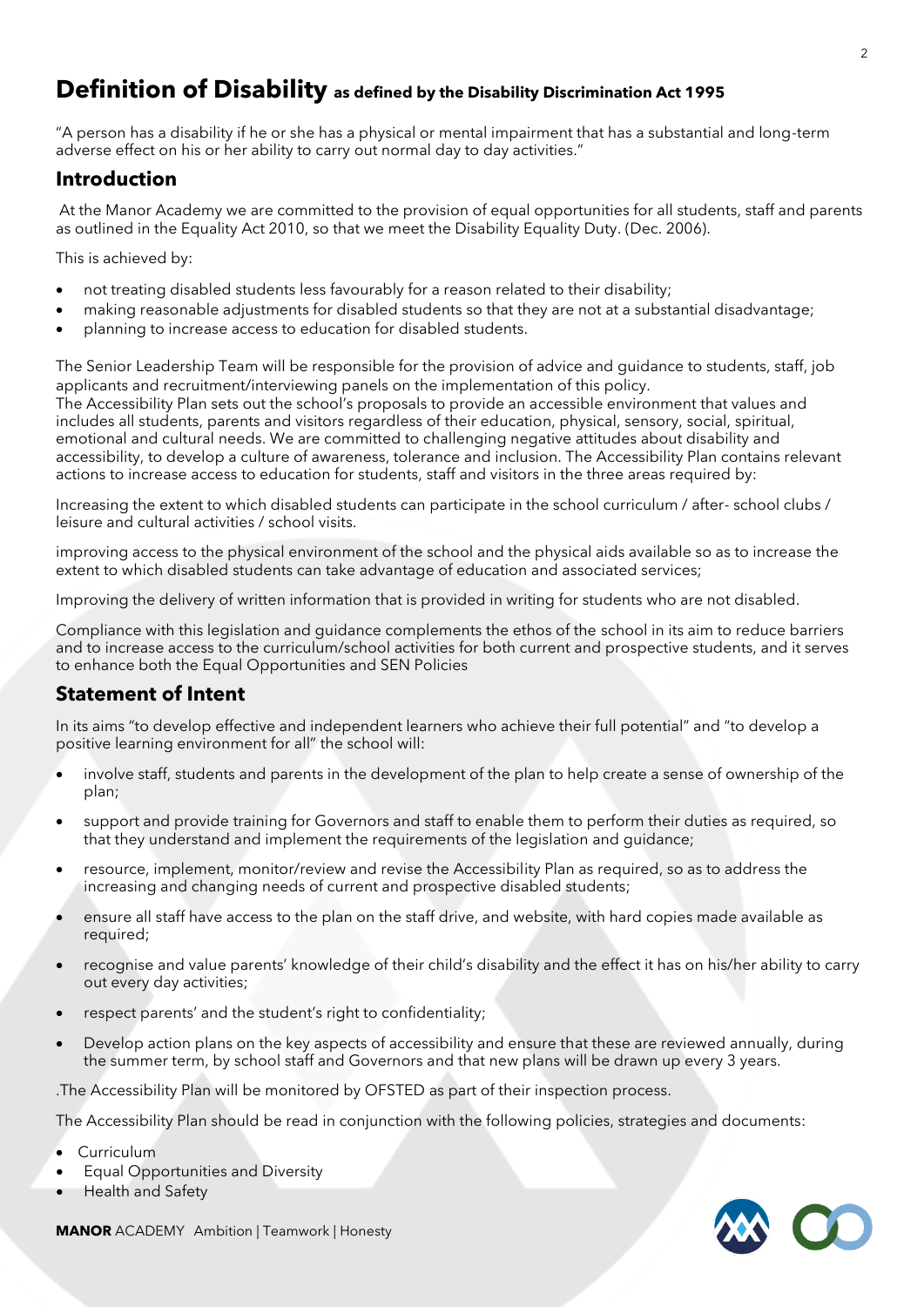

# **Accessibility Plan: Increasing the extent to which all students can participate in school curriculum**

| <b>TARGETS</b>                                                                                           | <b>STRATEGIES</b>                                                                                                                                                                                                                                                                                                                          | <b>STAFF</b><br><b>RESPONSIBLE</b>                                                            | <b>TIMEFRAMES</b> | <b>OUTCOME</b>                                                                                                                                                                                                   | <b>GOALS ACHEIVED</b> |
|----------------------------------------------------------------------------------------------------------|--------------------------------------------------------------------------------------------------------------------------------------------------------------------------------------------------------------------------------------------------------------------------------------------------------------------------------------------|-----------------------------------------------------------------------------------------------|-------------------|------------------------------------------------------------------------------------------------------------------------------------------------------------------------------------------------------------------|-----------------------|
| Improve the quality of<br>teaching and learning                                                          | To develop effective and<br>independent learners who<br>achieve their full potential                                                                                                                                                                                                                                                       | <b>Assistant Head</b><br>Teaching and<br>Learning                                             | On-going          |                                                                                                                                                                                                                  |                       |
| Improve the rate of<br>progress so that all<br>students make or exceed<br>expected levels of<br>progress | To maintain, develop and<br>embed operation data and<br>tracking processes<br>Students given quality,<br>written feedback in<br>workbooks and<br>assessments. Feedback<br>acted on to allow students<br>to make high levels of<br>progress.<br>Exam concessions<br>managed to ensure that all<br>students have best chance<br>of achieving | Deputy Headteacher<br>All<br>teachers/Learning<br>Support<br>Assistant<br><b>Headteachers</b> | On-going          | More students meeting or<br>exceeding expected levels<br>of progress in results 2021 -<br>2024.<br>Quality written feedback<br>and student responses seen<br>in books. All teachers<br>following marking policy. |                       |
| Develop appropriate<br>curriculum pathways to<br>meet needs of all<br>students                           | Continue to develop<br>resources for teaching in<br>line with national changes.<br>Develop and provide<br>progress and attainment<br>analysis data for staff.<br>Develop ASD provision to<br>ensure the progress and<br>socialisation of ASD<br>students.                                                                                  | Deputy Head of<br>Curriculum<br>Subject Leaders<br>Data Manager<br><b>Class Teachers</b>      | On going          | More students<br>accessing/achieving<br>appropriate pathways. More<br>electronic reading devices<br>and books in library.                                                                                        |                       |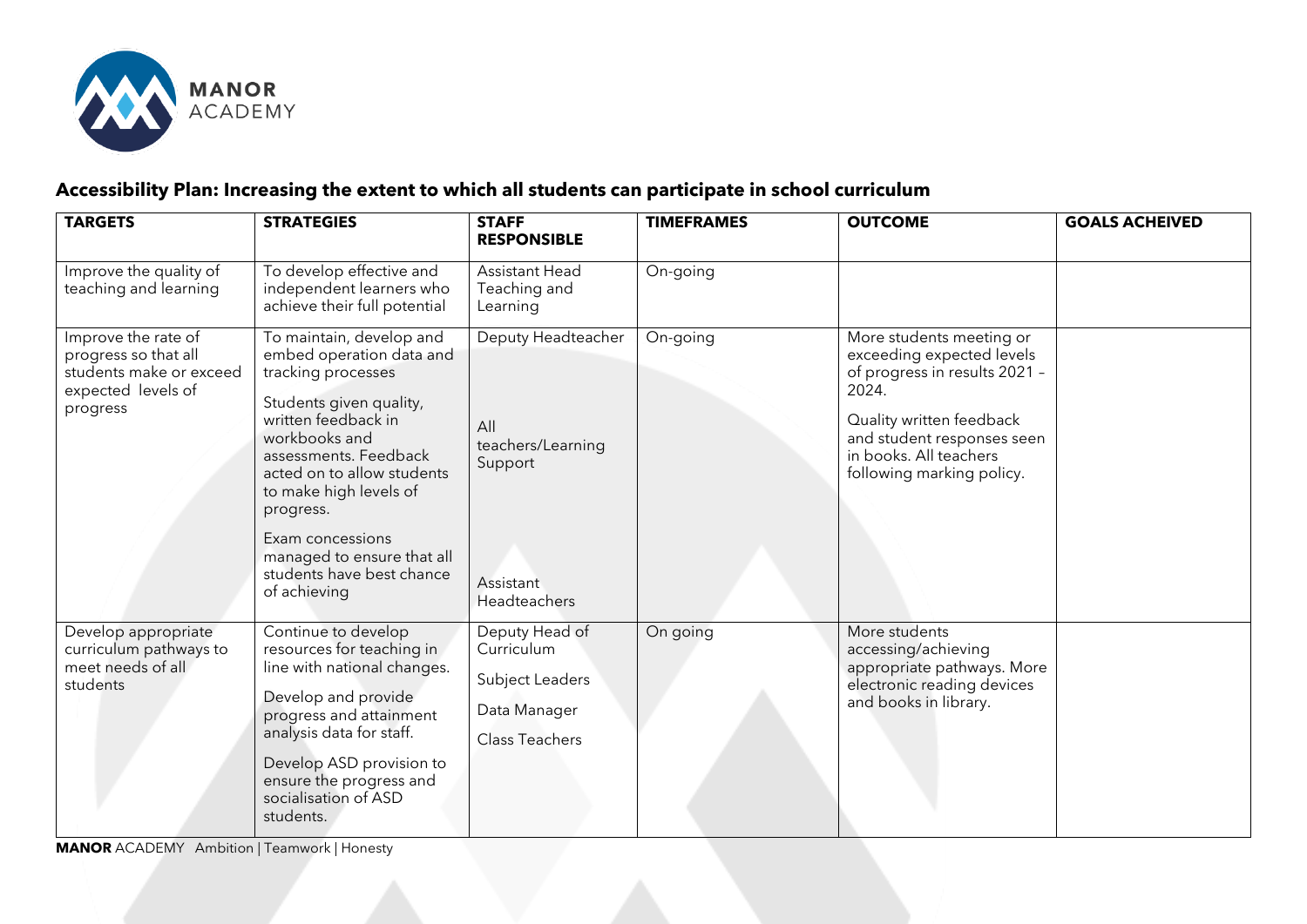| <b>TARGETS</b>                                                                                                                            | <b>STRATEGIES</b>                                                                                                                                                                                                                                                                                                                                                                              | <b>STAFF</b><br><b>RESPONSIBLE</b>                               | <b>TIMEFRAMES</b> | <b>OUTCOME</b>                                                                                                                                                                                                                                                                                                                                                                                                                                                       | <b>GOALS ACHEIVED</b> |
|-------------------------------------------------------------------------------------------------------------------------------------------|------------------------------------------------------------------------------------------------------------------------------------------------------------------------------------------------------------------------------------------------------------------------------------------------------------------------------------------------------------------------------------------------|------------------------------------------------------------------|-------------------|----------------------------------------------------------------------------------------------------------------------------------------------------------------------------------------------------------------------------------------------------------------------------------------------------------------------------------------------------------------------------------------------------------------------------------------------------------------------|-----------------------|
|                                                                                                                                           | Facilitate Post 16 students<br>to follow a choice of<br>pathways dependent on<br>ability and achievement.                                                                                                                                                                                                                                                                                      | Deputy Headteacher<br>Head of Manor<br>College                   |                   | More Post 16 courses are<br>introduced and embedded.                                                                                                                                                                                                                                                                                                                                                                                                                 |                       |
| Ensure that all conditions<br>for effective learning and<br>maximising progress are<br>in place                                           | Increase ICT provision on-<br>site for staff and students.<br>Focus on improving the<br>consistency of marking with<br>particular reference to<br>students knowing how to<br>improve.<br>All members of staff<br>responsible for display<br>boards and ensuring that<br>they are up to date<br><b>ACHIEVE values more</b><br>explicitly defined and<br>evident across the teaching<br>of PSHE. | All staff who teach                                              |                   | Teachers are 'ready to<br>teach' and students are<br>'ready to learn'.<br>Improved attitudes,<br>reduced behaviour<br>incidents / low level<br>disruption.<br>Improved learning<br>environment.<br>Improved quality and<br>consistency of marking.<br>Quality and quantity of<br>display work in rooms<br>increased that support<br>learning, progress and<br>literacy.<br>Staff feel more empowered<br>with innovation.<br>Consistent best practice is<br>embedded. |                       |
| Develop high performing<br>teams who focus<br>diligently on delivering<br>the best possible<br>provision and outcomes<br>for all learners | Consistent classroom<br>expectations.                                                                                                                                                                                                                                                                                                                                                          | Assistant Head of<br>Teaching and<br>Learning<br>Subject Leaders |                   | Evidence of more' visible<br>'leadership and improved<br>teaching / performance.<br>More effective meetings<br>and improved<br>communications within<br>faculty teams.                                                                                                                                                                                                                                                                                               |                       |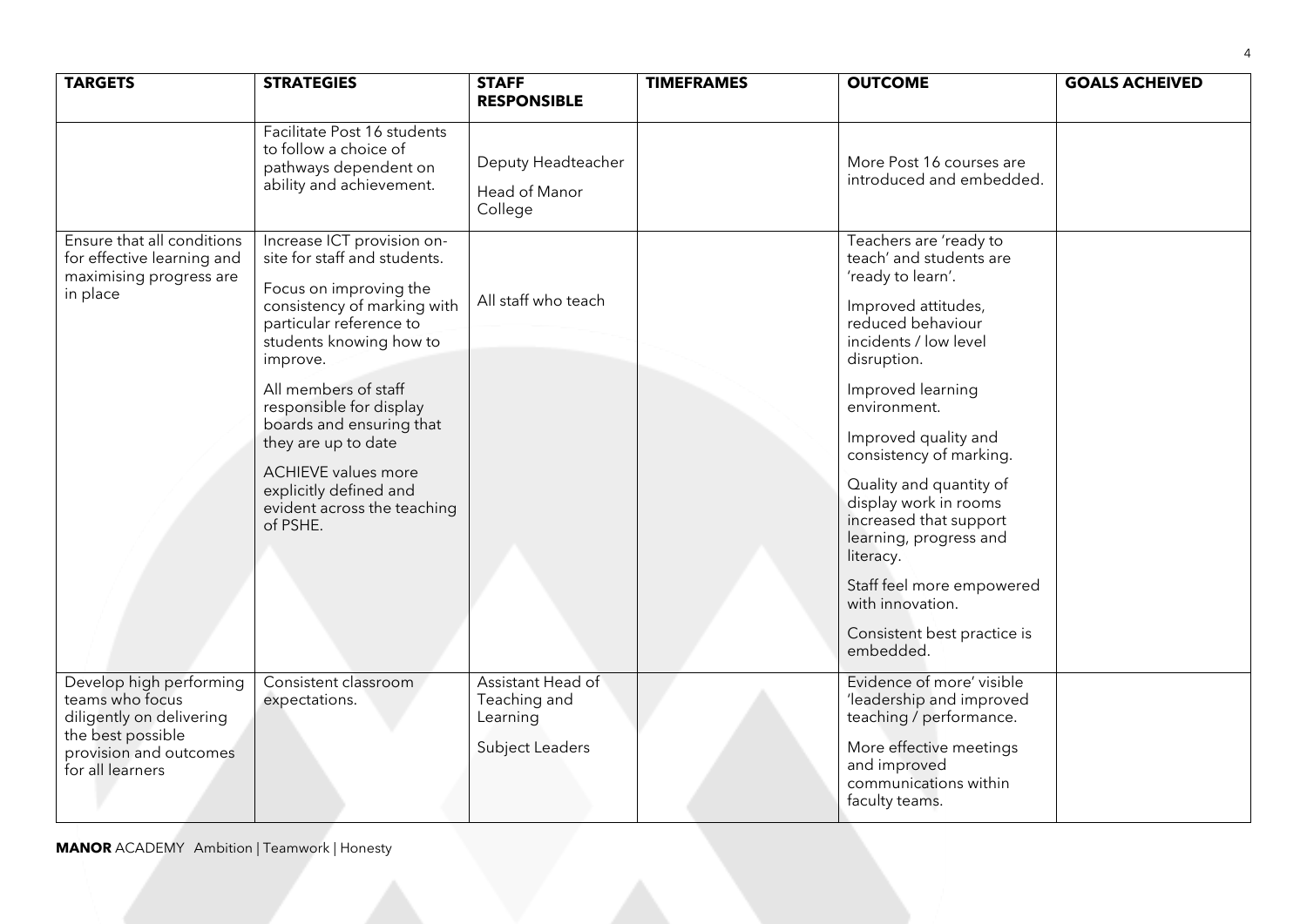| <b>TARGETS</b>                                                                                                                                                                                                 | <b>STRATEGIES</b>                                                                                                                                                   | <b>STAFF</b><br><b>RESPONSIBLE</b>                                                        | <b>TIMEFRAMES</b> | <b>OUTCOME</b>                                                                                                                                                                                                                                                              | <b>GOALS ACHEIVED</b> |
|----------------------------------------------------------------------------------------------------------------------------------------------------------------------------------------------------------------|---------------------------------------------------------------------------------------------------------------------------------------------------------------------|-------------------------------------------------------------------------------------------|-------------------|-----------------------------------------------------------------------------------------------------------------------------------------------------------------------------------------------------------------------------------------------------------------------------|-----------------------|
|                                                                                                                                                                                                                |                                                                                                                                                                     | <b>Assistant Head</b><br><b>Student Outcomes</b>                                          |                   | PP students participating in<br>a wider range of extra-<br>curricular activities e.g.<br>music tuition, school trips,<br>out of hours provision                                                                                                                             |                       |
| All staff made aware of<br>Gender / Disability<br>Equality Duty.<br><b>Expand Inclusion facilities</b><br>and staffing<br>Identify and address<br>access issues re-<br>equipment, lesson<br>content, trips etc | Review identification of<br>disabled students and ow<br>staff are made aware of<br>needs.<br>Introduce disability<br>awareness day.                                 | Senior Team<br>All Staff<br>Learning Support<br>Team<br>Pastoral Team                     | Ongoing           | Appointment of<br>appropriately trained staff<br>Train staff in specialist areas<br>e.g. moving and handling;<br>Dyslexia staff training<br>Improved provision<br>relevant in classrooms<br>Staff aware of students<br>needs, identify, deliver and<br>embed staff training |                       |
| Eliminate discrimination                                                                                                                                                                                       | Disabled people have<br>privacy                                                                                                                                     | Site Team                                                                                 | Ongoing           | Increased in facilities<br>specifically for the disabled                                                                                                                                                                                                                    |                       |
| Eliminate harassment                                                                                                                                                                                           | Anti-bullying review                                                                                                                                                | Assistant Head for<br><b>Pastoral Care</b><br>All staff                                   | Ongoing           | Reduce number of bullying<br>incidents annually.                                                                                                                                                                                                                            |                       |
| Promote positive<br>attitudes                                                                                                                                                                                  | Ensure staff are trained in<br>the needs of disabled<br>students and specialist<br>equipment.<br>Review PHSE curriculum to<br>increase promotion of<br>disabilities | <b>SENCo and Learning</b><br>Support Team<br>Assistant<br>Headteacher student<br>outcomes | Ongoing           | Increased staff awareness<br>and training.<br>Appropriate use of<br>specialist equipment.<br>Positive references around<br>school<br>Raise awareness of<br>disabilities                                                                                                     |                       |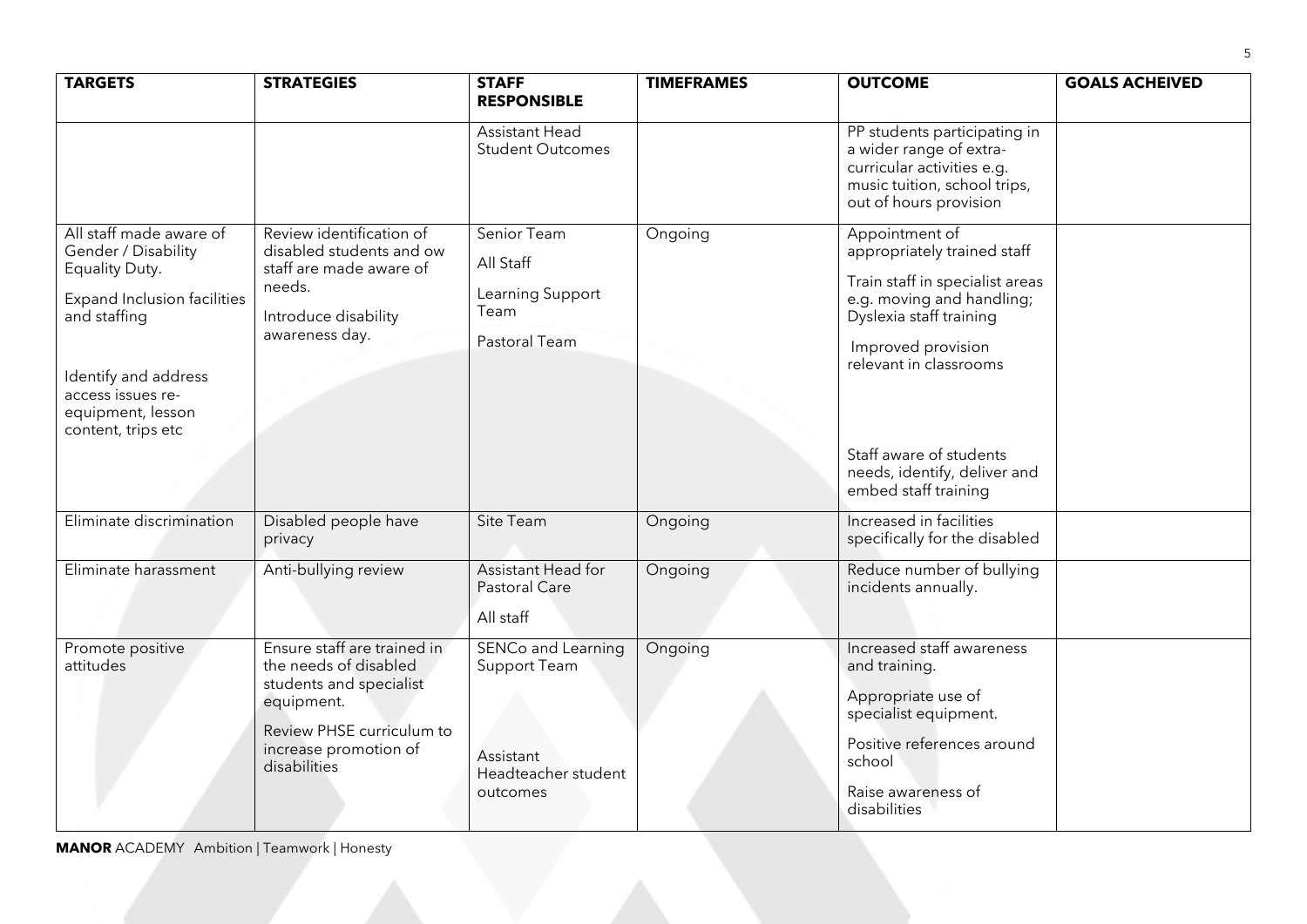| <b>TARGETS</b>                            | <b>STRATEGIES</b>                                                                                              | <b>STAFF</b><br><b>RESPONSIBLE</b>                          | <b>TIMEFRAMES</b> | <b>OUTCOME</b>                                                                                                                                              | <b>GOALS ACHEIVED</b> |
|-------------------------------------------|----------------------------------------------------------------------------------------------------------------|-------------------------------------------------------------|-------------------|-------------------------------------------------------------------------------------------------------------------------------------------------------------|-----------------------|
|                                           | Increase references to<br>disabilities in<br>displays/publications                                             | Head of Vocational<br>with PSHE<br>responsibility           |                   |                                                                                                                                                             |                       |
| Encourage participation<br>in public life | Review access to visits/trips<br>and residentials.<br>Continue to develop<br>relationships with Yeoman<br>Park | Subject Leaders<br><b>Subject Teachers</b><br>Pastoral Team | Ongoing           | Disabled students have<br>access to school<br>visits/trips/residentials.<br>Number of disabled users<br>accessing school facilities<br>increasing annually. |                       |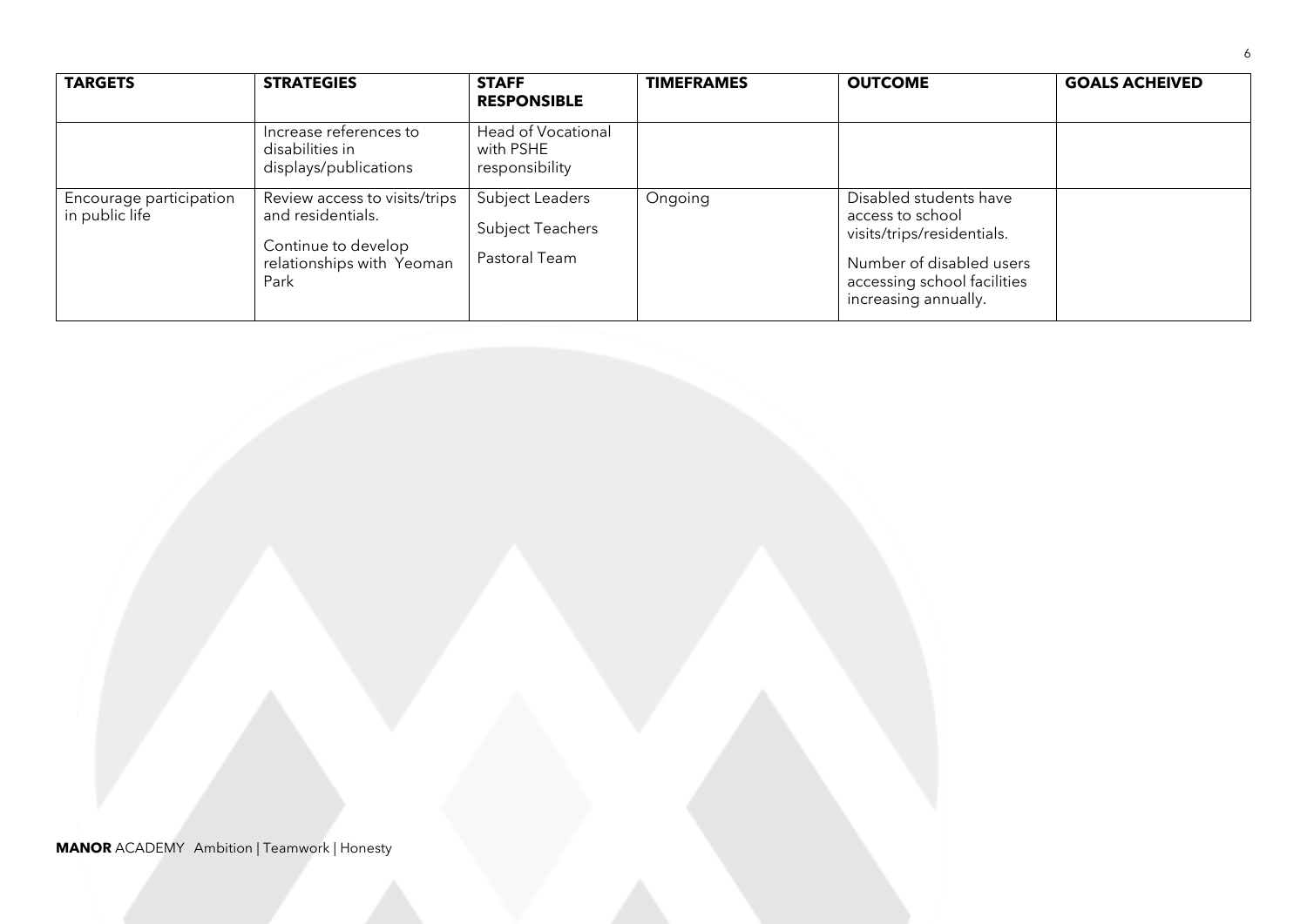

#### **Accessibility Plan: Improving physical environment of school to increase extent to which disabled students can take advantage of education and associated services**

| <b>TARGETS</b>                                                                                                                                                                                        | <b>STRATEGIES</b>                                                                                                                                                                                                             | <b>STAFF</b><br><b>RESPONSIBLE</b>            | <b>TIMEFRAMES</b>                                   | <b>OUTCOME</b>                                                                                               | <b>GOALS ACHEIVED</b>                                                |
|-------------------------------------------------------------------------------------------------------------------------------------------------------------------------------------------------------|-------------------------------------------------------------------------------------------------------------------------------------------------------------------------------------------------------------------------------|-----------------------------------------------|-----------------------------------------------------|--------------------------------------------------------------------------------------------------------------|----------------------------------------------------------------------|
| Planned modifications to<br>site to accommodate<br>visually impaired students<br>and their access around<br>site                                                                                      | Stairways and other areas<br>outlined by the PDSS<br>marked with high visibility<br>paint.<br>Relevant paths updated<br>to support visually<br>impaired students                                                              | Site team<br><b>PDSS</b><br>(Nottinghamshire) | Ongoing                                             | Site more accessible for<br>visually impaired students                                                       | Stairs and doorways<br>painted in line with PDSS<br>recommendations. |
| Planned refurbishments<br>to accommodate needs<br>of students and staff so far<br>as existing buildings allow<br>e.g. colour schemes,<br>positioning of white<br>boards, types of blackout<br>blinds. | Review and improve<br>access to whiteboards in<br>school as is needed<br>Blinds to be installed<br>where needed allowing<br>whiteboards to be seen.<br>Working area in food<br>rooms refurbished for<br>inclusion and safety. | Headteacher<br>Site team                      | Refurbishment of Food<br>rooms planned<br>2021/2022 | Continued refurbishment<br>of buildings and<br>classrooms.                                                   |                                                                      |
| Improved communication<br>throughout site                                                                                                                                                             | Review of communicating<br>with key staff at all times                                                                                                                                                                        | Site team<br>Senior Leadership                |                                                     | Increased use of radio<br>contact between staff                                                              | All senior staff, HOY, HOD,<br>PSOs have radios<br>Use of Teams      |
| <b>IPAs/RAs/PEEP</b>                                                                                                                                                                                  | Introduce for permanently<br>and temporary disabled<br>staff and students as<br>required                                                                                                                                      |                                               | <b>SENCO</b><br>Learning Support<br>Assistants      | IPAs/RAs/PEEPs in place<br>and updated as required<br>for students/staff with<br>temporary/life disabilities |                                                                      |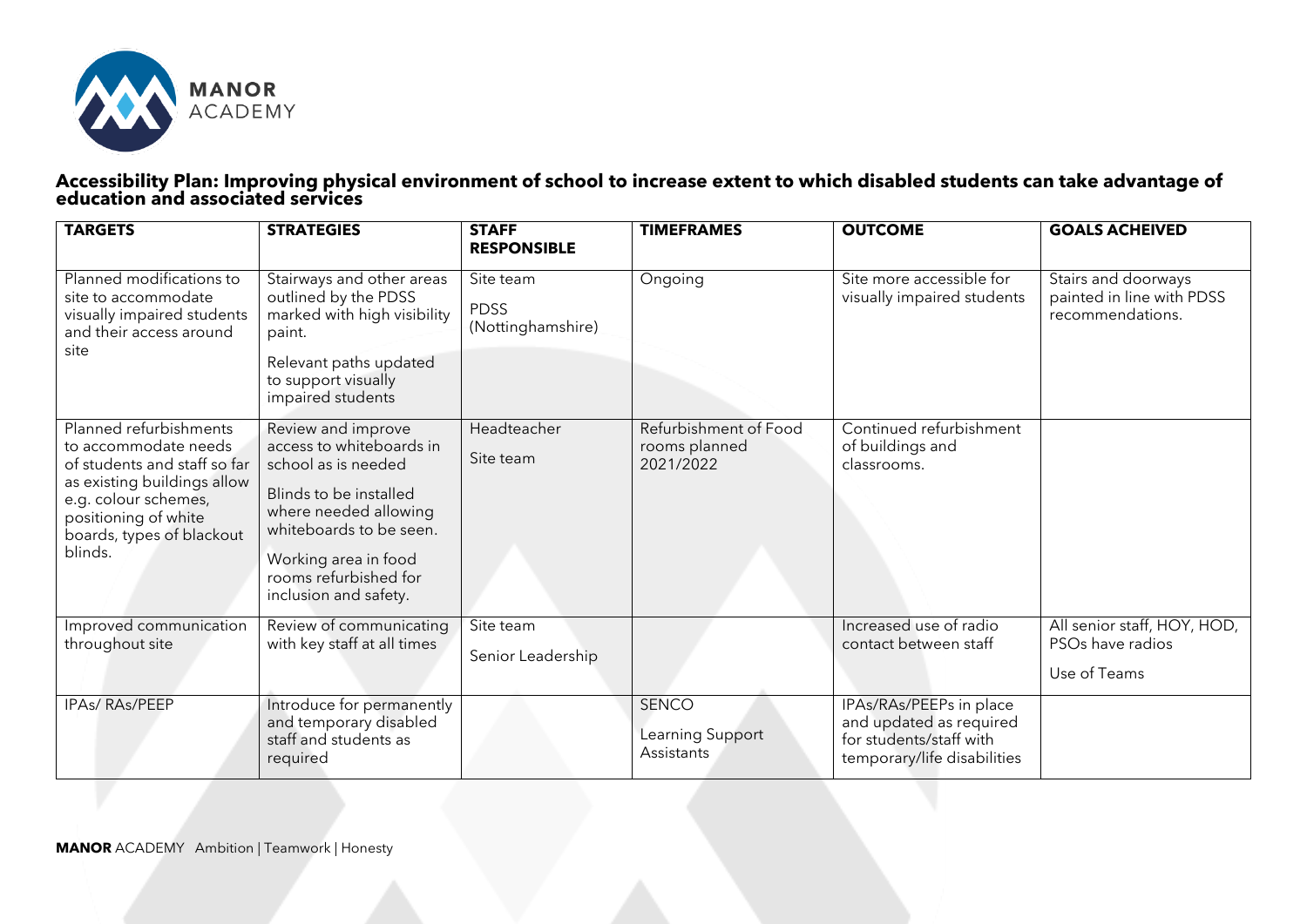# **Accessibility Plan: Improving accessibility of written information**

| <b>TARGETS</b>                                                                                                                                                                       | <b>STRATEGIES</b>                                                                                                                                                          | <b>STAFF RESPONSIBLE</b>                  | <b>TIMEFRAMES</b> | <b>OUTCOME</b>                                                                                        | <b>GOALS ACHEIVED</b>              |
|--------------------------------------------------------------------------------------------------------------------------------------------------------------------------------------|----------------------------------------------------------------------------------------------------------------------------------------------------------------------------|-------------------------------------------|-------------------|-------------------------------------------------------------------------------------------------------|------------------------------------|
| Work sheets etc should be<br>checked for readability                                                                                                                                 | Use of readability tool in<br>Microsoft.<br>Use of Smog calculator                                                                                                         | All teachers                              | Ongoing           | Students can access their<br>learning at an appropriate<br>level                                      |                                    |
| Reflection time in lessons<br>for written feedback to be<br>discussed and interpreted                                                                                                |                                                                                                                                                                            | All teachers                              | Ongoing           | Students can respond to<br>feedback and improve on<br>their understanding to<br>make greater progress |                                    |
| Availability of written<br>material in alternative<br>formats                                                                                                                        | The school will make itself<br>aware of services available<br>for converting written<br>information into alternative<br>formats or onto different<br>coloured paper/media  | All staff in school                       | Immediate         | Students and parents can<br>access material produced<br>by school                                     | Materials can be made<br>available |
| Make available school<br>brochures, newsletters<br>and other information in<br>alternative formats.                                                                                  | The school will make<br>material available in<br>different formats as<br>required                                                                                          | <b>SENCo</b><br>Senior Leadership<br>Team | As required       | All stakeholders can<br>access documentation<br>and material relating to<br>school                    |                                    |
| Review documentation<br>with a view to ensuring<br>accessibility for students<br>with visual impairment                                                                              | Staff to produce resources<br>on coloured/enlarged print<br>where needed.<br>Limit use of gloss surfaces<br>for displays<br>Coloured backgrounds on<br>ppt's where needed. | <b>SENCo</b><br>All teaching staff        | Ongoing           | VI students can access<br>learning materials                                                          |                                    |
| Raise the awareness of<br>adults working at and fro<br>the school of the<br>importance of good<br>communication systems<br>e.g. students on<br>placement, visiting<br>professionals. | Communication through<br>staff briefings and weekly<br>bulletin                                                                                                            | Senior Leaders                            | Ongoing           | Staff are aware of visiting<br>staff to the school and<br>their role.                                 |                                    |